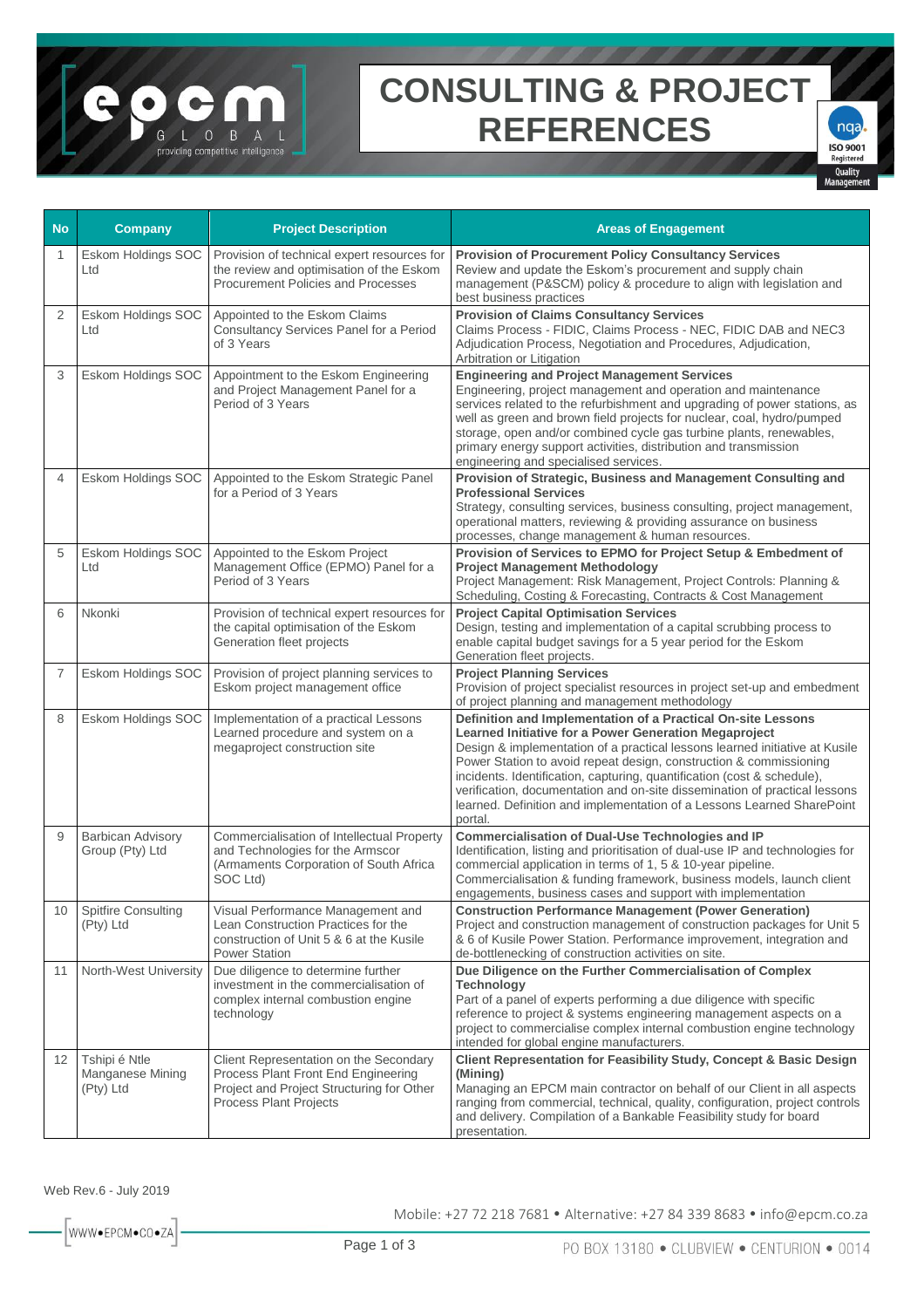## **CONSULTING & PROJECT REFERENCES**

**ISO 9001** Registered Quality

 $nqa$ 

| <b>No</b> | <b>Company</b>                                                                         | <b>Project Description</b>                                                                                                                                                                                                      | <b>Areas of Engagement</b>                                                                                                                                                                                                                                                                                                                                                                                                                                                       |
|-----------|----------------------------------------------------------------------------------------|---------------------------------------------------------------------------------------------------------------------------------------------------------------------------------------------------------------------------------|----------------------------------------------------------------------------------------------------------------------------------------------------------------------------------------------------------------------------------------------------------------------------------------------------------------------------------------------------------------------------------------------------------------------------------------------------------------------------------|
| 13        | Development Bank of<br>South-Africa Limited                                            | Development and Implementation of a<br>Procurement Process for Independent<br>Power Producer (IPP) Projects for<br>Renewable Energy, Demand Side<br>Management, Baseload, Mid Merit and<br>Medium-Term Risk Mitigation Projects | <b>IPP Program Management</b><br>Design and implementation of the IPP Program Management Office based<br>on the Renewable Energy Project Office to include the procurement of<br>power generation capability from coal, gas and imported hydro<br>technologies.                                                                                                                                                                                                                  |
| 14        | Thabile Engineering<br>(Pty) Ltd                                                       | Facilitation of the Construction Industry<br>Institute (CII) Toolsets (PDRA) as part of<br>the Eskom Project Management Office<br>governance framework.                                                                         | <b>Project Assurance Methodology and Best Practice</b><br>Project Assurance - Facilitation and reporting on Project Definition<br>Readiness, Project Key Health Indicators and Project Management<br>Maturity for Eskom Group Capital Divisions generation, transmission,<br>distribution, mining, building and civil construction projects; as well as the<br>training and skills transfer to Eskom employees in the use and<br>implementation of these best practice toolsets. |
| 15        | <b>African Renewables</b><br>(Pty) Ltd                                                 | Owners Representative to Lead and<br>Facilitate Financial Close for the 5MWe<br><b>Busby Renewables Biomass IPP Project</b><br>$-$ Phase 1 & 2                                                                                  | <b>Owners Representative for Biomass Power Plant Project</b><br>Structuring the project environment, requirements analysis, compilation of<br>revised bid documents, invitation to tender (RFI & RFP), site clarification<br>meeting, technical clarifications, bid adjudication & recommended way<br>forward                                                                                                                                                                    |
| 16        | Rosatom Africa (Pty)<br>Ltd                                                            | Market Intelligence Research and Reports                                                                                                                                                                                        | <b>Nuclear Market Research</b><br>Research and compilation of four Marketing Intelligence Reports covering<br>the nuclear fuel cycle and the nuclear infrastructure and operation of<br>nuclear facilities in South Africa. Business partner needs analysis, Status<br>of nuclear power development in South Africa and Competitor offerings to<br>South African Customers for development of nuclear infrastructure                                                             |
|           | 17 PricewaterhouseCoop<br>ers (PwC) - Energy,<br>Utility & Mining<br>Division          | Recovery and completion of the Tshipi<br>mine process plant construction project                                                                                                                                                | <b>Project Recovery &amp; Turn-Around</b><br>Consulting services and acting as Owners Engineering Team to assess,<br>define and implement a project recovery strategy for completion of the<br>construction project.                                                                                                                                                                                                                                                             |
| 18        | Ernst & Young (EY)<br><b>Advisory Services</b><br>(Pty) Ltd - Energy                   | Development of an Eskom Generation<br><b>Turn-Around Strategy</b>                                                                                                                                                               | <b>Operational Turn-Around Strategy</b><br>Operational Turn-Around Strategy & Plan development for the Eskom<br>CEO and Generation executive to improve Energy Availability Factor by<br>focusing on Risk & Opportunity based UCLF through the implementation<br>of a bold maintenance implementation programme.                                                                                                                                                                 |
| 19        | Tshipi é Ntle<br><b>Manganese Mining</b><br>(Pty) Ltd                                  | Structuring & Managing of a Feasibility<br>Study (Front End Engineering Design for<br>a new secondary process plant)                                                                                                            | <b>Project Front End Engineering Structuring &amp; Main Contractor</b><br>Appointment<br>Stakeholder intentions & requirements management, project definition and<br>execution framework, generation of all tender documentation,<br>identification of 25 tenderers, site clarifications, technical clarification,<br>technical evaluations for 9 companies, shortlisting, preferred bidder<br>negotiations, contract negotiations and appointment of a main contractor.         |
| 20        | Ernst & Young<br><b>Advisory Services</b><br>(Pty) Ltd -<br>Performance<br>Improvement | Energy scenario workshops on a 14 - 28-<br>day blackout in South-Africa for Old<br><b>Mutual Group</b>                                                                                                                          | <b>Business Risk Mitigation &amp; Planning</b><br>Strategic & business consulting with the executive group of Old Mutual to<br>inform on the black-out scenario and assisting to generate emergency<br>response plans as part of business continuity planning.                                                                                                                                                                                                                   |
| 21        | Tshipi é Ntle<br>Manganese Mining<br>(Pty) Ltd                                         | Techno-economic evaluation of options to<br>complete the construction of the Tshipi<br>mine process plant                                                                                                                       | <b>Operational Strategy Development</b><br>Technical Simulation, Project Development (CAPEX), Asset Management<br>(OPEX) and Financial Analysis (NPV) of construction plant completion<br>options to inform the board members on strategic alternatives.                                                                                                                                                                                                                         |
| 22        | Ernst & Young<br><b>Advisory Services</b><br>(Pty) Ltd -<br>Performance<br>Improvement | Energy scenario workshops on load-<br>shedding, black-out and energy transition<br>in South-Africa for the Liberty Group                                                                                                        | <b>Business Risk Mitigation &amp; Planning</b><br>Strategic & business consulting workshops with the executives of the<br>Liberty Group on the business risk and potential mitigation actions<br>(business continuity management) for the scenarios of load shedding &<br>black outs.                                                                                                                                                                                            |
| 23        | Accenture (South<br>Africa) (Pty) Ltd                                                  | Development of a Program Management<br>Office for the Eskom Strategic Integrated<br>Projects.                                                                                                                                   | <b>Program Management Development</b><br>Management consulting work to develop the business systems and<br>business architecture for the Program Management Office for the Eskom<br>led Strategic Integrated Projects (SIP 1, 9 & 10). Implementation of the<br>PMO and reporting to the PICC committee. Development of a training<br>manual for the setup of SIP PMOs                                                                                                           |

Mobile: +27 72 218 7681 · Alternative: +27 84 339 8683 · info@epcm.co.za

en

 $O$  B

viding competitive intelligence